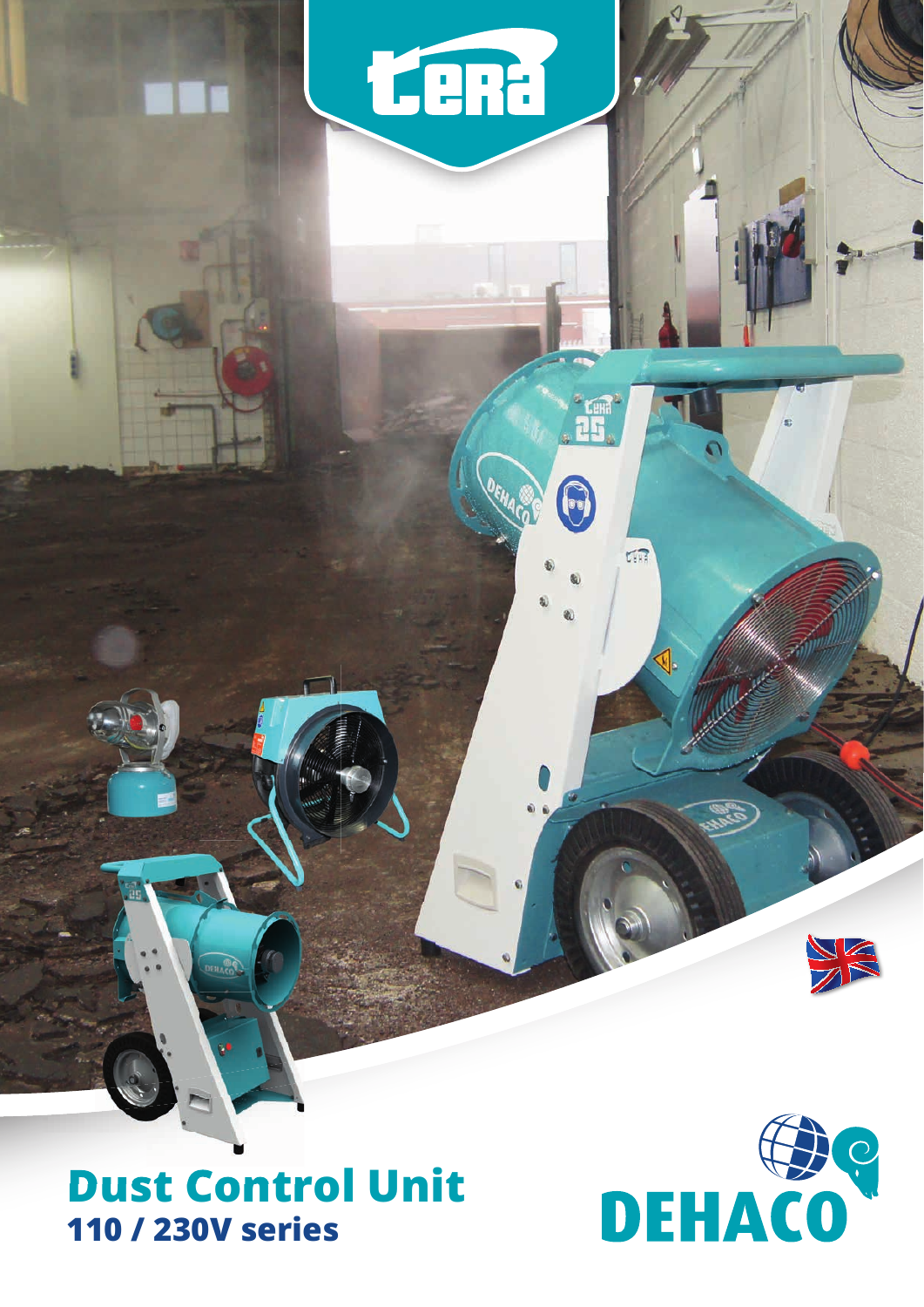### **FEMTO Dust Control Unit**



The Femto is in its element with renovation works. Due to its small dimensions it is very portable. The Femto, with its very fine vaporisation, consumes very little water, so 'dry' working is possible. The Femto is dust-suppressing, easy to move around and makes use of a dry system. Its water consumption is only 8 litres per hour and it has a 4 litre water tank. The Femto has a 230V connection. There is also an option to use the Femto with a 35 litre water tank.

| <b>Technical specifications</b> |     | <b>DE-DUST FEMTO</b> |
|---------------------------------|-----|----------------------|
| <b>Maximum throw</b>            | m   | $0 - 5$              |
| Weight                          | kg  | 3,5                  |
| <b>Water consumption</b>        | 1/h | $1 - 18$             |
| <b>Water coupling</b>           |     | Gardena® / Hozelock  |
| <b>Voltage</b>                  | V   | 110/230              |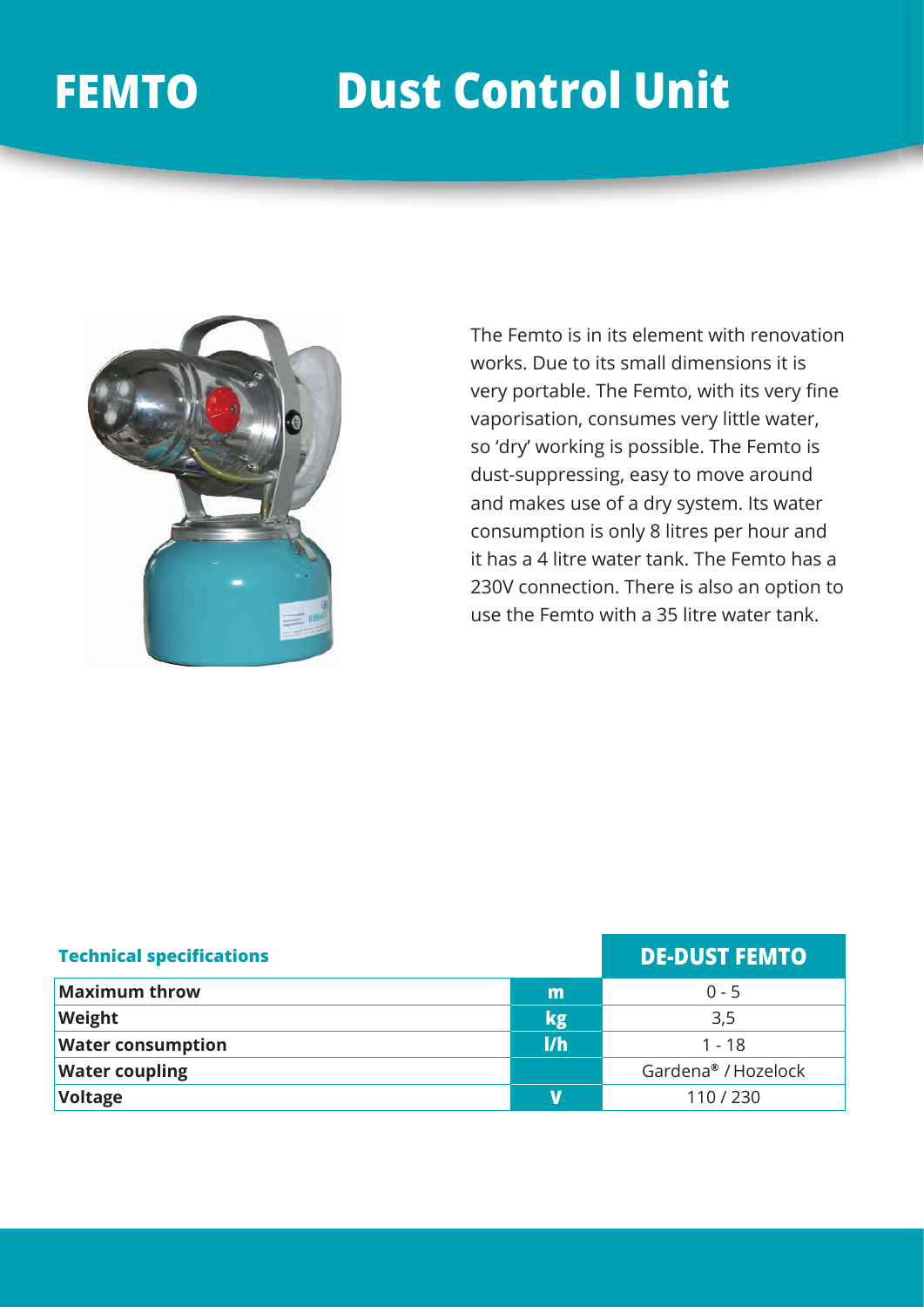## **FEMTO Dust Control Unit NANO Dust Control Unit**



The Nano has a very low water consumption and a very good dust suppression. Due to its fan, the Nano has a greater range than for example the Femto and is therefore particularly suitable for large indoor areas.

The Nano is easy to move around, dustsuppressing and has no feed pump. The Nano has a large nozzle opening and a dry system. The Nano can be connected to 230V. Water consumption is adjustable from 0 to 90 ltr/hour. The Nano can be used in many types of area.

The machine can be used simply by connecting it to the mains electricity and the water supply. The De-Dust Nano does not use compressed air.

| <b>Technical specifications</b> |     | <b>DE-DUST NANO</b> |
|---------------------------------|-----|---------------------|
| <b>Maximum throw</b>            | m   | $0 - 20$            |
| Weight                          | kg  | 19                  |
| <b>Water consumption</b>        | 1/h | $1 - 90$            |
| <b>Water coupling</b>           |     | Gardena® / Hozelock |
| <b>Voltage</b>                  | V   | 110/230             |